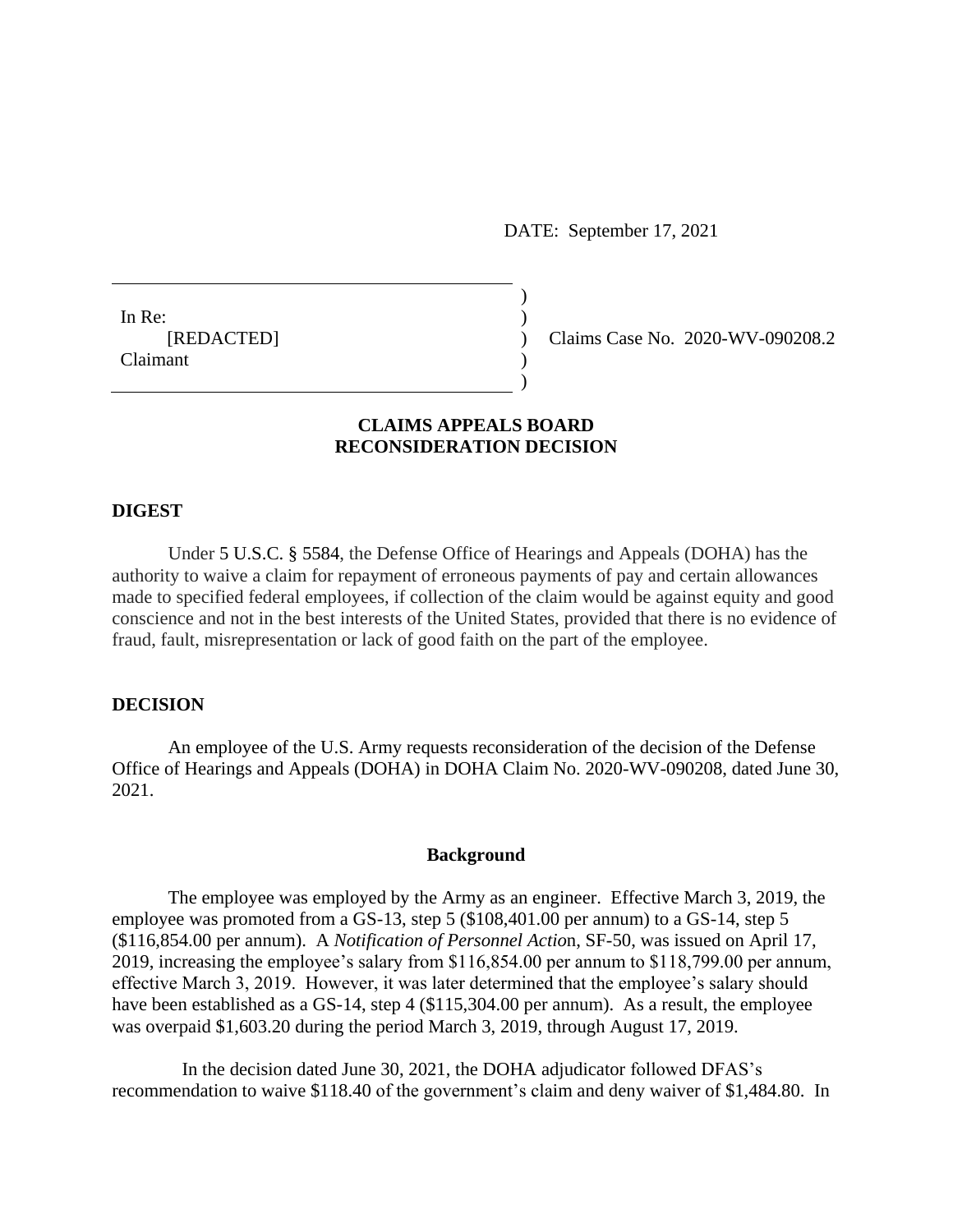reaching her decision to grant waiver in the amount of 118.40, the overpayment occurring during the period March 3, 2019, through March 30, 2019, the adjudicator noted that the employee accepted this portion of the overpayment in good faith and had no reason to be aware he was being overpaid. However, the adjudicator noted that for some unknown reason on April 17, 2019, an SF-50 was issued increasing the employee's salary to \$118,799.00 per annum. Therefore, the adjudicator found that the employee should have at least questioned why his salary increased. Therefore, the adjudicator denied waiver of the portion of the overpayment in the amount of \$1,484.80, which occurred during the period March 31, 2019, through August 17, 2019.

In his request for reconsideration, the employee presents evidence that reflects he reasonably relied on the SF-50 increasing his salary from \$116,854.00 to \$118.799.00. He explains that when he was initially promoted in 2019 to a GS 14, step 5, the Office of Personnel Management (OPM) had not yet published the pay tables for 2019. On March 28, 2019, OPM then issued guidance to federal agencies on the awarding of retroactive pay increases based on the new pay tables. As a result, the Army Civilian Personnel Advisory Center (CPAC) issued the employee a new SF-50 correcting his salary. Based on this information, the employee believed that his salary was correct and accepted any retroactive payments in good faith in reliance on documents provided by his pay officials and OPM. However, on July 11, 2019, the employee was contacted by an official at CPAC notifying him that his salary upon promotion was calculated incorrectly. He was told that his salary at promotion would be reevaluated.

#### **Discussion**

Under 5 U.S.C. § 5584, we have the authority to waive collection of erroneous payments of pay and certain allowances made to specified federal employees, if collection of the claim would be against equity and good conscience and not in the best interests of the United States, provided there is no indication of fraud, fault, misrepresentation, or lack of good faith on the part of the employee.

In this case, the employee has provided additional information to warrant reversal of the adjudicator's decision to deny waiver of a portion of the overpayment he received during the period March 31, 2019, through July 18, 2019, in the amount of \$1,217.60. However, the employee was notified he was being overpaid on July 11, 2019. Therefore, any payments he received after notification are inappropriate for waiver. Thus, we deny waiver of \$267.20, the overpayment of salary he received after notification.<sup>1</sup>

 $\overline{a}$ 

<sup>&</sup>lt;sup>1</sup>The employee received his salary for pay period ending July 6, 2018, on July 18, 2019, after he received notification of the overpayment.